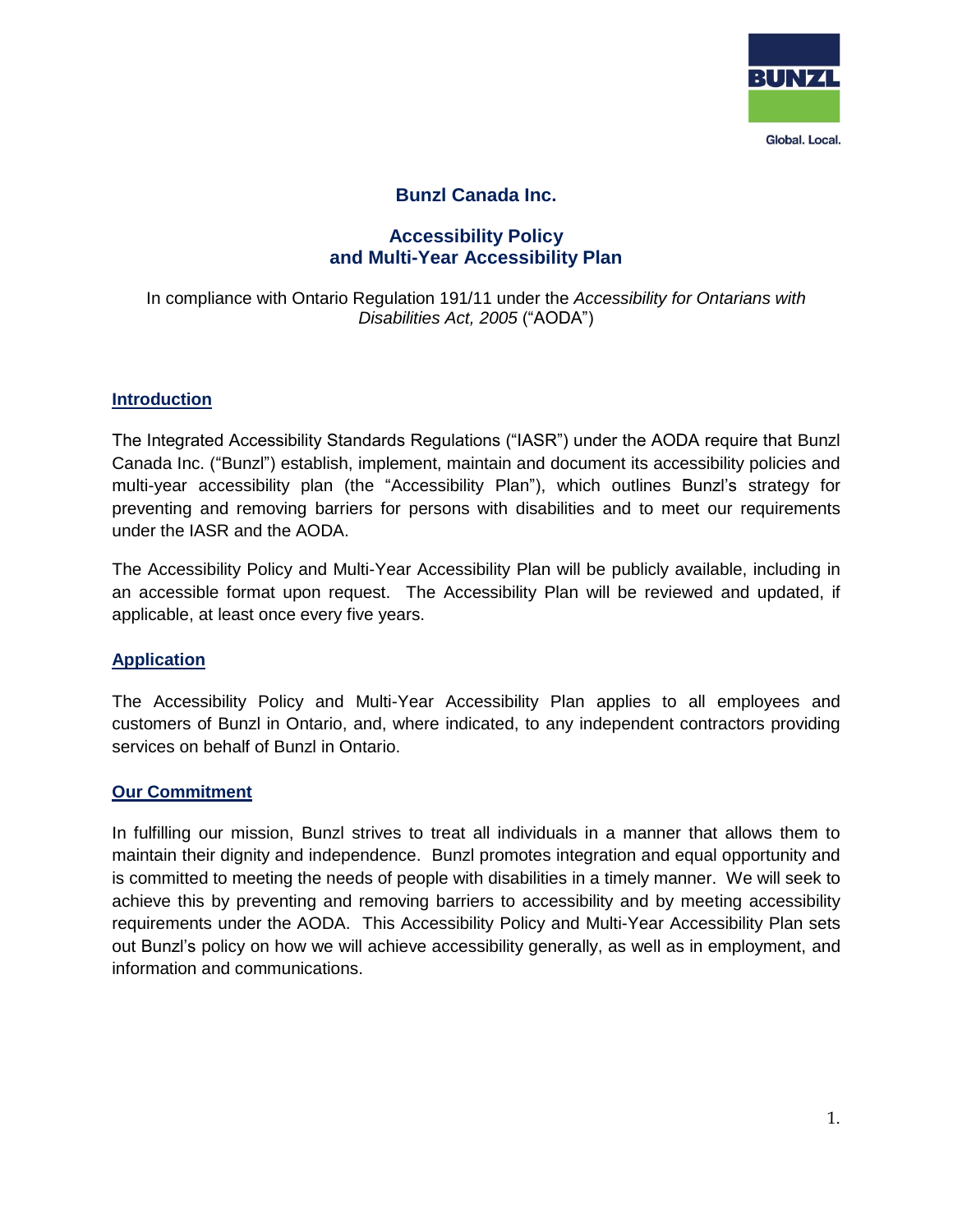

Under the IASR, the following accessibility strategies set out the requirements that are applicable to Bunzl:

- 1. Training;
- 2. Information and Communication;
- 3. Kiosks
- 4. Employment; and
- 5. Design of Public Spaces Standards.

### **Accessibility Standards for Customer Service**

In accordance with its customer service standard requirements under the IASR, Bunzl is committed to providing exceptional customer service to all of its customers and clients. For more information, please refer to Bunzl's *Accessible Customer Service Policy*.

#### **Accessible Emergency Information**

Bunzl is committed to providing the customers and clients with publicly available emergency information in an accessible way upon request.

Bunzl will also provide employees with disabilities with individualized emergency response information when necessary.

### **Integrated Accessibility Standards Regulations (IASR)**

The following sets out how Bunzl is committed to complying with the IASR.

### *1. Training*

Bunzl is committed to providing training on the requirements of the accessibility standards referred to in the IASR and on the *Human Rights Code*, as it pertains to persons with disabilities.

In accordance with the IASR, Bunzl will:

- determine and ensure that appropriate training on the requirements of the IASR and on the *Human Rights Code* as it pertains to persons with disabilities, is provided to all employees, independent contractors providing goods and services on behalf of Bunzl, volunteers, and persons participating in the development and approval of Bunzl's policies;
- ensure training is appropriate to the duties of the persons referenced above;
- ensure that the training is provided to persons referenced above as soon as practicable;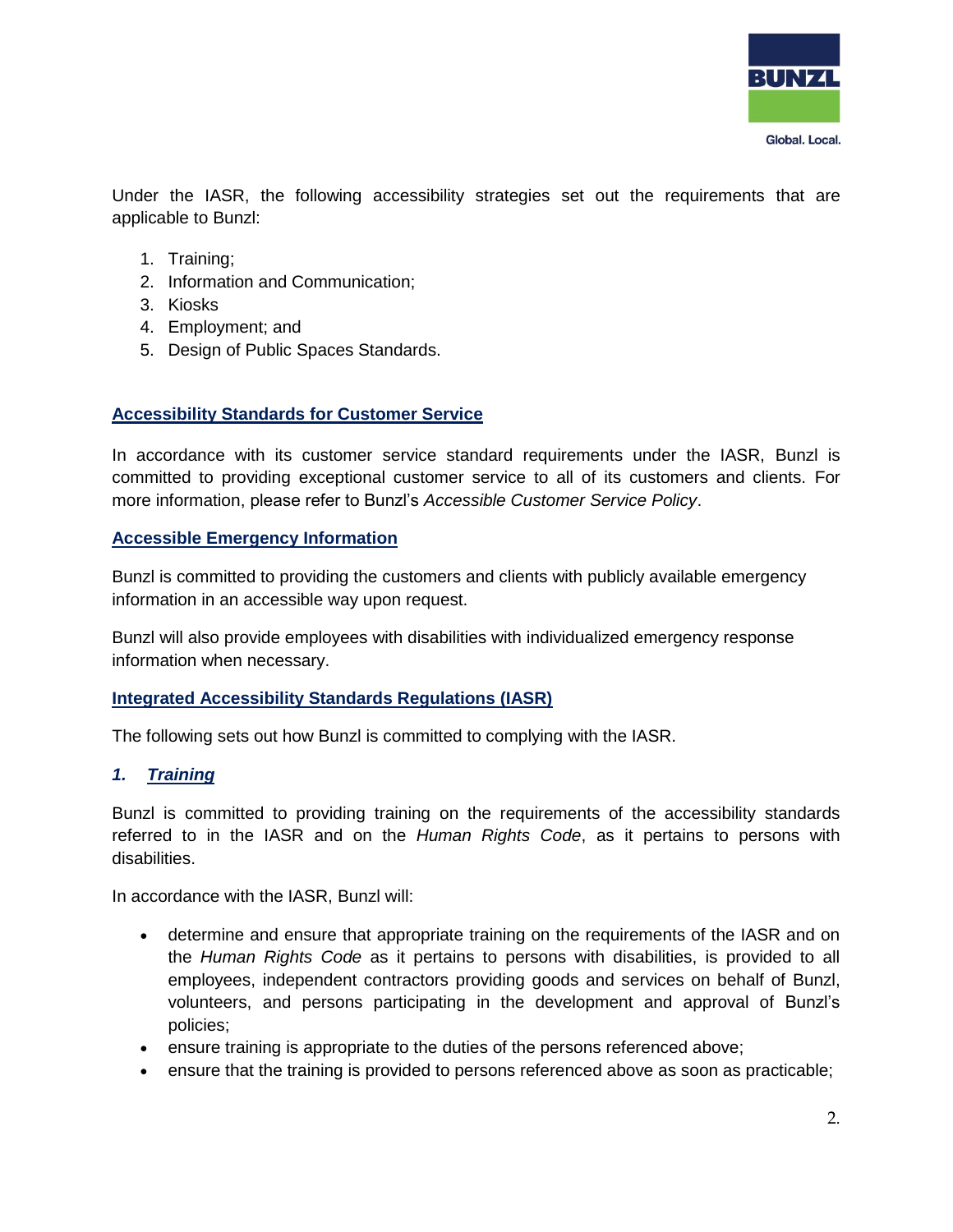

- keep and maintain a record of the training provided, including the dates that the training was provided and the number of individuals to whom it was provided; and
- ensure that training is provided on any changes to Bunzl's policies on an ongoing basis.

Required Legislative Compliance: January 1, 2015 – **Complete**

### *2. Information and Communication*

Bunzl is committed to making company information and communications accessible to persons with disabilities. Bunzl will incorporate new accessibility requirements under the information and communication standards to ensure that its information and communications systems and platforms are accessible and are provided, upon request, in accessible formats that meet the needs of persons with disabilities.

## *a. Feedback, Accessible Formats and Communication Supports*

In accordance with the IASR, Bunzl will:

- ensure that existing and new processes for receiving and responding to feedback are accessible to persons with disabilities by providing or arranging for the provision of accessible formats and communication supports, upon request and in a timely manner;
- more broadly, as a general principle where accessible formats and communication supports for persons with disabilities are requested:
	- $\circ$  provide or arrange for the provision of such accessible formats and communication supports;
	- $\circ$  consult with the person making the request to determine the suitability of the accessible format or communication support;
	- o provide or arrange for the provision of accessible formats and communication supports in a timely manner that takes into account the person's accessibility needs due to disability, and at a cost no more than the regular cost charged to other persons; and
- notify the public about the availability of accessible formats and communication supports.

Legislative Compliance Deadline: **Complete** 

January 1, 2015 – feedback

January 1, 2016 – accessible formats and communication supports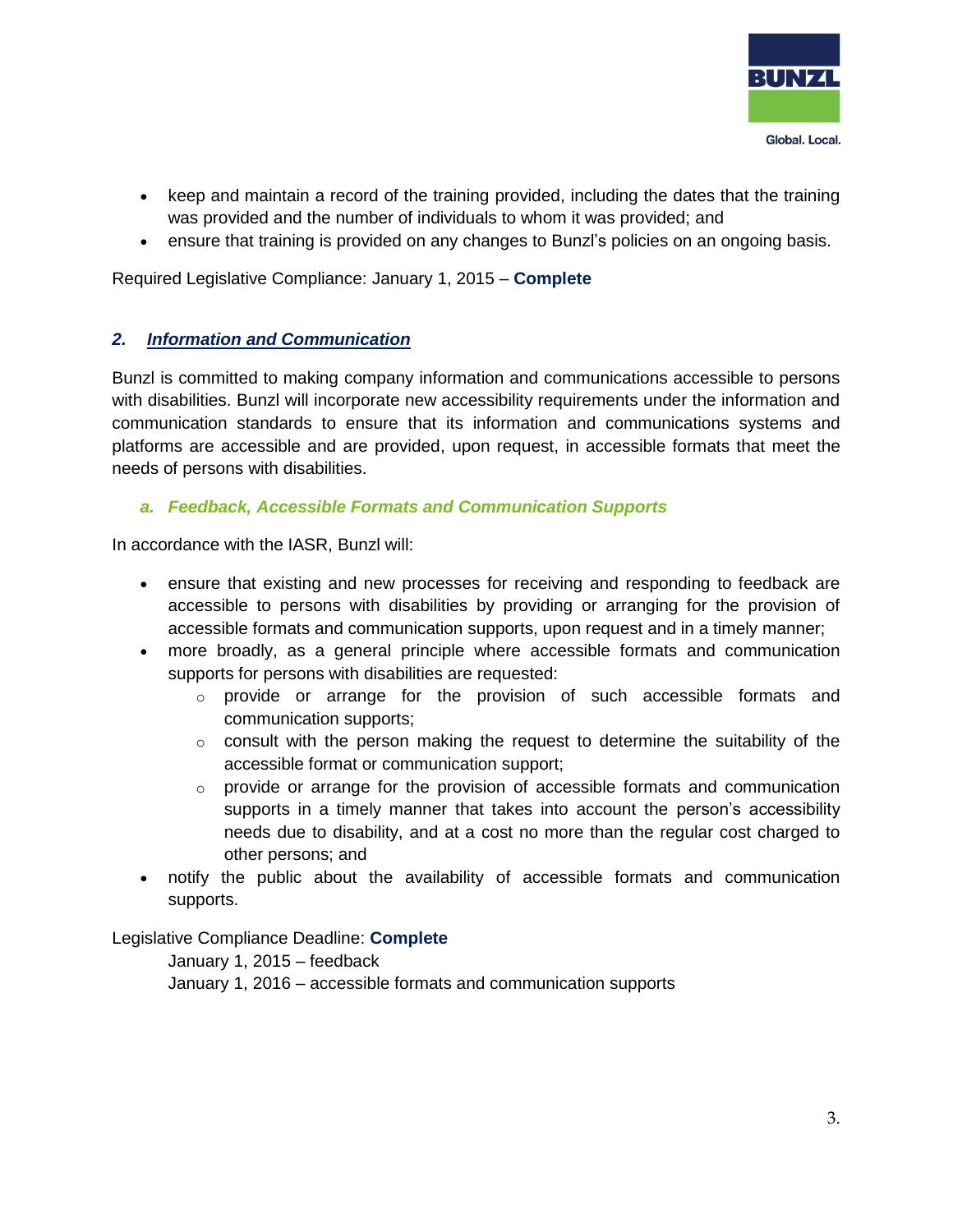

### *b. Accessible Websites and Web Content*

Bunzl's existing website is currently compliant with the WCAG 2.0 Level A guidelines. In accordance with the IASR, Bunzl will take reasonable steps to ensure that all new websites controlled by Bunzl, and web content on those sites published after January 1, 2012, will conform with the World Wide Consortium Web Content Accessibility Guidelines (WCAG 2.0) Level AA, except where meeting the requirement is not practicable .

In accordance with the IASR, Bunzl will take reasonable steps to ensure that all internet websites controlled by Bunzl, and web content on those sites published after January 1, 2012 will be compliant with the WCAG 2.0, Level AA, by January 1, 2021, except where meeting the requirement is not practicable.

### Legislative Compliance Deadline: **Complete**

January 1, 2021: WCAG 2.0 Level AA – all Internet websites and web content, except for exclusions set out in the IASR.

## *3. Kiosks*

While Bunzl does not utilize kiosks in providing its services to the general public, Bunzl recognizes its obligations under the IASR should it choose to utilize kiosks for this purpose in the future.

### *4. Employment*

#### *a. Recruitment*

Bunzl is committed to fair and accessible employment recruiting practices that attract and retain employees with disabilities. This includes providing accessibility across all stages of the employment cycle.

In accordance with the IASR, Bunzl will do the following:

### **(i) Recruitment General**

Bunzl will notify employees and the public of the availability of accommodation for applicants with disabilities in the recruitment process. This will include:

- review and, as necessary, modification of existing recruitment policies, procedures and processes;
- specifying that accommodation is available for applicants with disabilities, on Bunzl's website and on job postings; and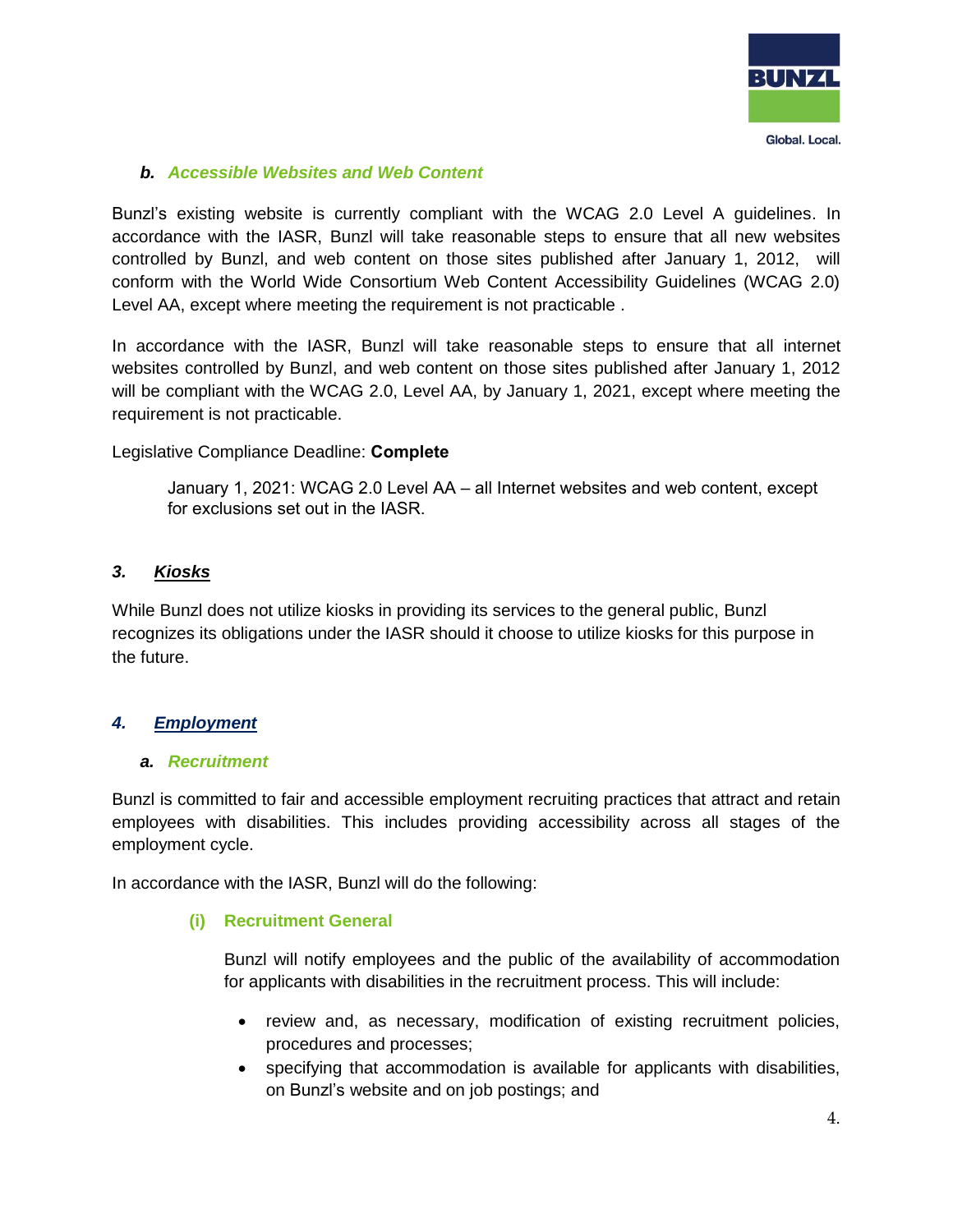

### **(ii) Recruitment, assessment and selection**

Bunzl will notify job applicants, when they are individually selected to participate in an assessment or selection process and inform them that accommodations are available upon request in relation to the materials or processes to be used in the assessment/selection process. This will include:

- a review and, as necessary, modification of existing recruitment policies, procedures and processes;
- inclusion of availability of accommodation notice as part of the script in the scheduling of an interview and/or assessment; and
- if a selected applicant requests an accommodation, a consultation with the applicant and arrangement for provision of suitable accommodations in a manner that takes into account the applicant's accessibility needs due to the disability; and

## **(iii) Notice to Successful Applicants**

When making offers of employment, Bunzl will notify the successful applicant of its policies for accommodating employees with disabilities. This will include:

- a review and, as necessary, modification of existing recruitment policies, procedures and processes; and
- inclusion of notification of Bunzl's policies on accommodating employees with disabilities in offer of employment letters.

Legislative Compliance Deadline: January 1, 2016 – **Complete**

# *b. Informing Employees of Supports and General Provision of Accessible Formats and Communications Supports*

In accordance with the IASR, Bunzl will inform all employees of policies that support employees with disabilities, including, but not limited to, policies on the provision of job accommodations that take into account an employee's accessibility needs due to a disability. This will include:

- informing current employees and new hires of Bunzl's policies supporting employees with disabilities, including, but not limited to, policies on the provision of job accommodations that take into account an employee's needs due to disability;
- providing information as soon as practicable after the new employee begins employment, specifically in the orientation process;
- keeping employees up to date on changes to existing policies on job accommodations with respect to disabilities;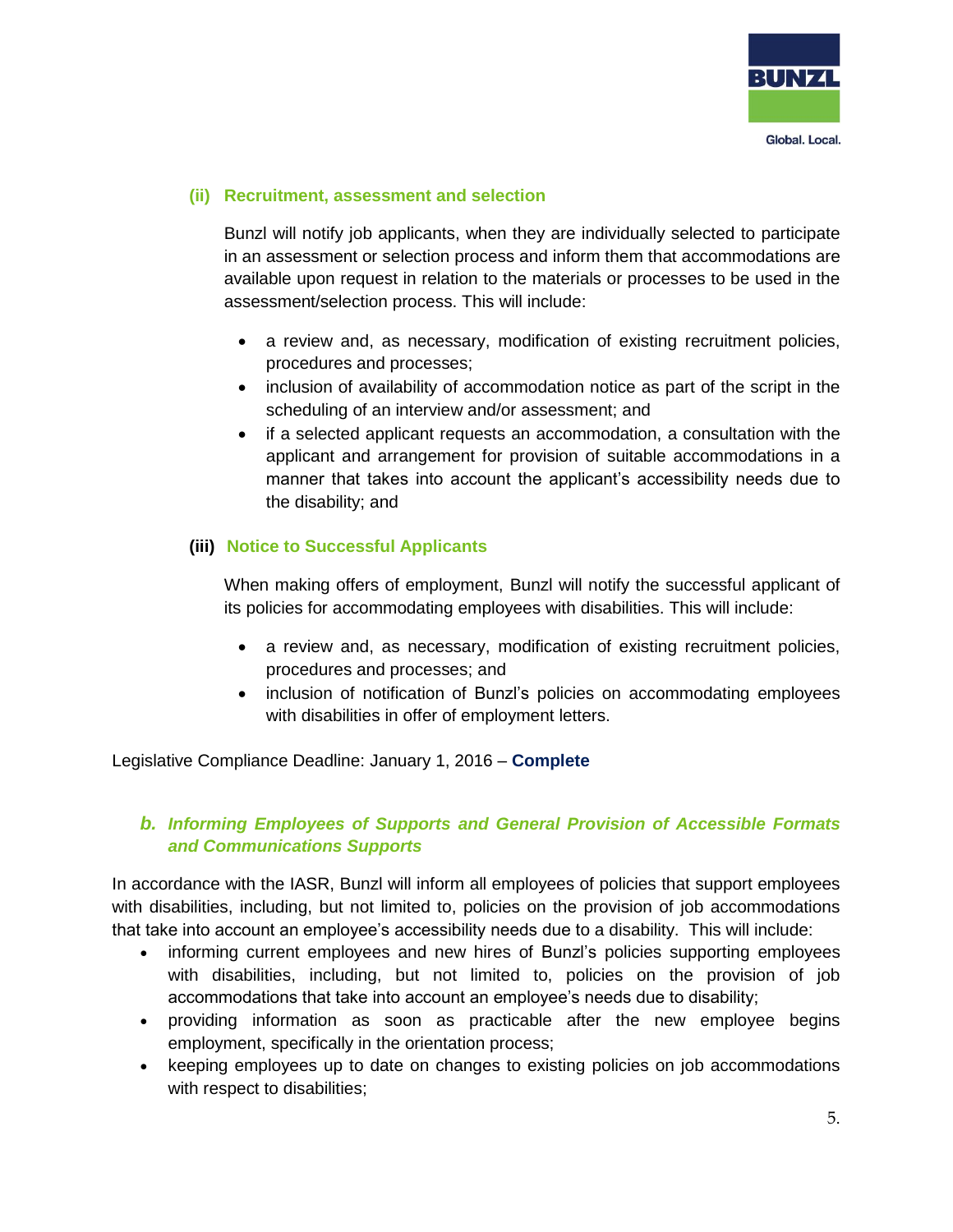

- where an employee with a disability so requests it, Bunzl will provide or arrange for provision of suitable accessible formats and communications supports for:
	- $\circ$  information that is needed in order to perform the employee's job;
	- $\circ$  information that is generally available to employees in the workplace; and
- in meeting the obligations to provide the information that is set out above, Bunzl will consult with the requesting employee in determining the suitability of an accessible format or communication support.

Legislative Compliance Deadline: January 1, 2016 – **Complete** 

## *c. Documented Individual Accommodation Plans/Return to Work Process*

Bunzl will incorporate new accessibility requirements under the IASR to ensure that barriers in accommodation and return to work processes are eliminated and corporate policies surrounding accommodation and return to work are followed, where applicable.

Bunzl's existing policies and practices include steps that Bunzl will take to accommodate employees with disabilities and to facilitate employees' return to work after absence due to disability.

Bunzl will review and assess existing policies to ensure that they include steps that Bunzl will take to accommodate employees with disabilities and to facilitate employees' return to work after absence due to disability. Bunzl will also ensure that they include a process for the development of documented individual accommodation plans for employees with disabilities, if such plans are required.

In accordance with the provisions of the IASR, Bunzl will ensure that the process for the development of documented individual accommodation plans includes the following elements:

- information regarding the manner in which the employee requesting accommodation can participate in the development of the plan;
- information regarding the means by which the employee is assessed on an individual basis;
- information regarding the manner in which Bunzl can request an evaluation by an outside medical or other expert, at Bunzl's expense, to assist Bunzl in determining if and how accommodation can be achieved;
- steps to protect the privacy of the employee's personal information;
- information regarding the frequency with which individual accommodation plans will be reviewed and updated and the manner in which this will be done;
- the reasons for a denial if an individual accommodation plan is denied:
- information regarding the means of providing the individual accommodation plan in a format that takes into account the employee's accessibility needs;
- the following will be included if individual accommodation plans are established: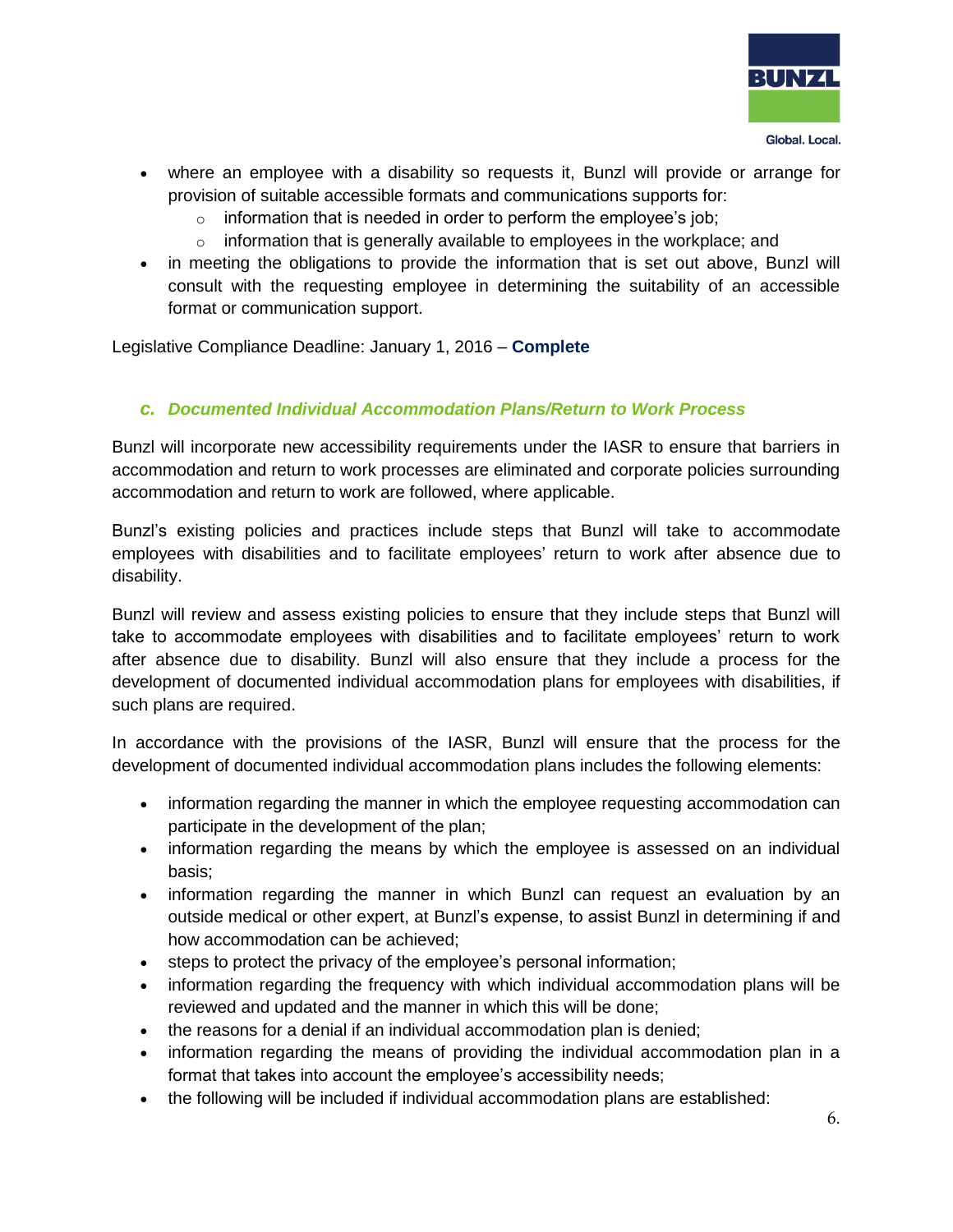

- $\circ$  any information regarding accessible formats and communication supports that have been provided for or arranged, in order to provide the employee with:
	- **EXED** information that is needed in order to perform the employee's job;
	- information that is generally available to employees in the workplace; and
- identify any other accommodation that is to be provided to the employee.

Bunzl will ensure that the return to work process as set out in its existing policies outlines:

- the steps Bunzl will take to facilitate the employee's return to work after a disabilityrelated absence;
- the development of a written individualized return to work plan for such employees; and
- the use of individual accommodation plans, as discussed above, in the return to work process.

Legislative Compliance Deadline: January 1, 2016 – **Complete**

### *d. Performance Management, Career Development and Redeployment*

Bunzl will take into account the accessibility needs of employees with disabilities, as well as individual accommodation plans:

- when using its performance management process in respect of employees with disabilities;
- when providing career development and advancement to employees with disabilities; and
- when redeploying employees with disabilities.

In accordance with the IASR, the Bunzl will:

- review, assess and, as necessary, modify existing policies, procedures and practices to ensure compliance with the IASR;
- take the accessibility needs of employees with disabilities and, as applicable, their individualized accommodation plans, into account when:
	- o assessing performance;
	- o managing career development and advancement; and
	- o redeployment is required.
- review, assess and, as necessary, include in performance management workshops, accessibility criteria;
- take into account the accessibility needs of employees with disabilities when providing career development and advancement to its employees with disabilities, including notification of the ability to provide accommodations on internal job postings; and